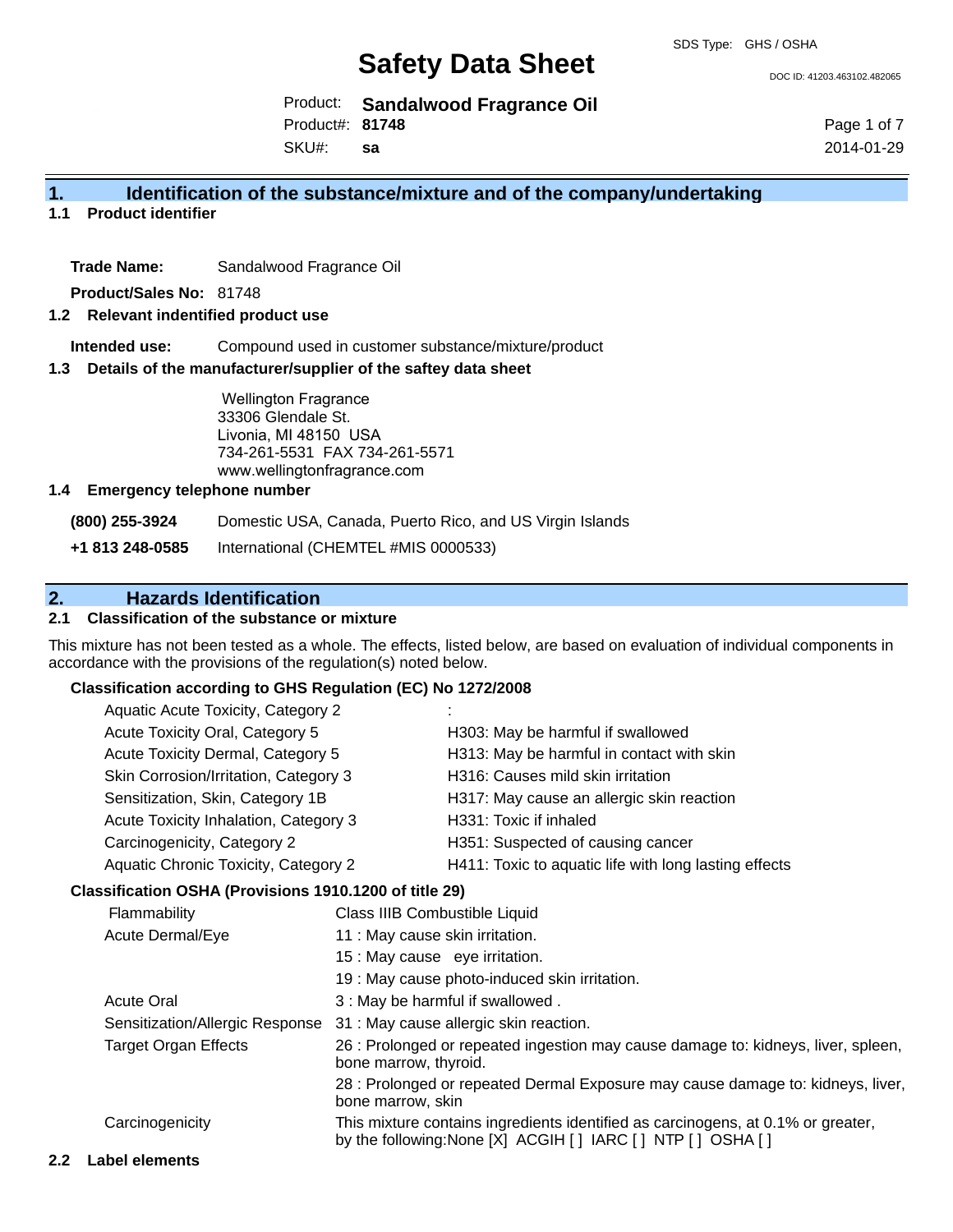DOC ID: 41203.463102.482065

|                 | Product: Sandalwood Fragrance Oil |
|-----------------|-----------------------------------|
| Product#: 81748 |                                   |

SKU#: **sa** Page 2 of 7 2014-01-29

#### **Labelling (REGULATION (EC) No 1272/2008)**

#### **Hazard pictograms**







#### **Signal Word: Danger, Warning**

#### **Hazard statments**

| H <sub>303</sub> | May be harmful if swallowed                     |
|------------------|-------------------------------------------------|
| H313             | May be harmful in contact with skin             |
| H316             | Causes mild skin irritation                     |
| H317             | May cause an allergic skin reaction             |
| H331             | Toxic if inhaled                                |
| H351             | Suspected of causing cancer                     |
| H411             | Toxic to aquatic life with long lasting effects |

#### **Precautionary Statements**

#### **Prevention:**

| P <sub>201</sub> | Obtain special instructions before use                                                             |
|------------------|----------------------------------------------------------------------------------------------------|
| P <sub>202</sub> | Do not handle until all safety precautions have been read and understood                           |
| P233             | Keep container tightly closed                                                                      |
| P <sub>271</sub> | Use only outdoors or in a well-ventilated area                                                     |
| P272             | Contaminated work clothing should not be allowed out of the workplace                              |
| P273             | Avoid release to the environment                                                                   |
| P <sub>281</sub> | Use personal protective equipment as required                                                      |
| Response:        |                                                                                                    |
| $P302 + P352$    | IF ON SKIN: Wash with soap and water                                                               |
| $P304 + P340$    | IF INHALED: Remove victim to fresh air and keep at rest in a position comfortable for<br>breathing |
| $P308 + P313$    | IF exposed or concerned: Get medical advice/attention                                              |
| P311             | Call a POISON CENTER or doctor/physician                                                           |
| P312             | Call a POISON CENTER or doctor/physician if you feel unwell                                        |
| $P333 + P313$    | If skin irritation or a rash occurs: Get medical advice/attention                                  |
| P363             | Wash contaminated clothing before reuse                                                            |
| P391             | <b>Collect Spillage</b>                                                                            |
|                  |                                                                                                    |

#### **2.3 Other Hazards**

#### **no data available**

#### **3. Composition/Information on Ingredients**

#### **3.1 Mixtures**

This product is a complex mixture of ingredients, which contains among others the following substance(s), presenting a health or environmental hazard within the meaning of the UN Globally Harmonized System of Classification and Labeling of Chemicals (GHS):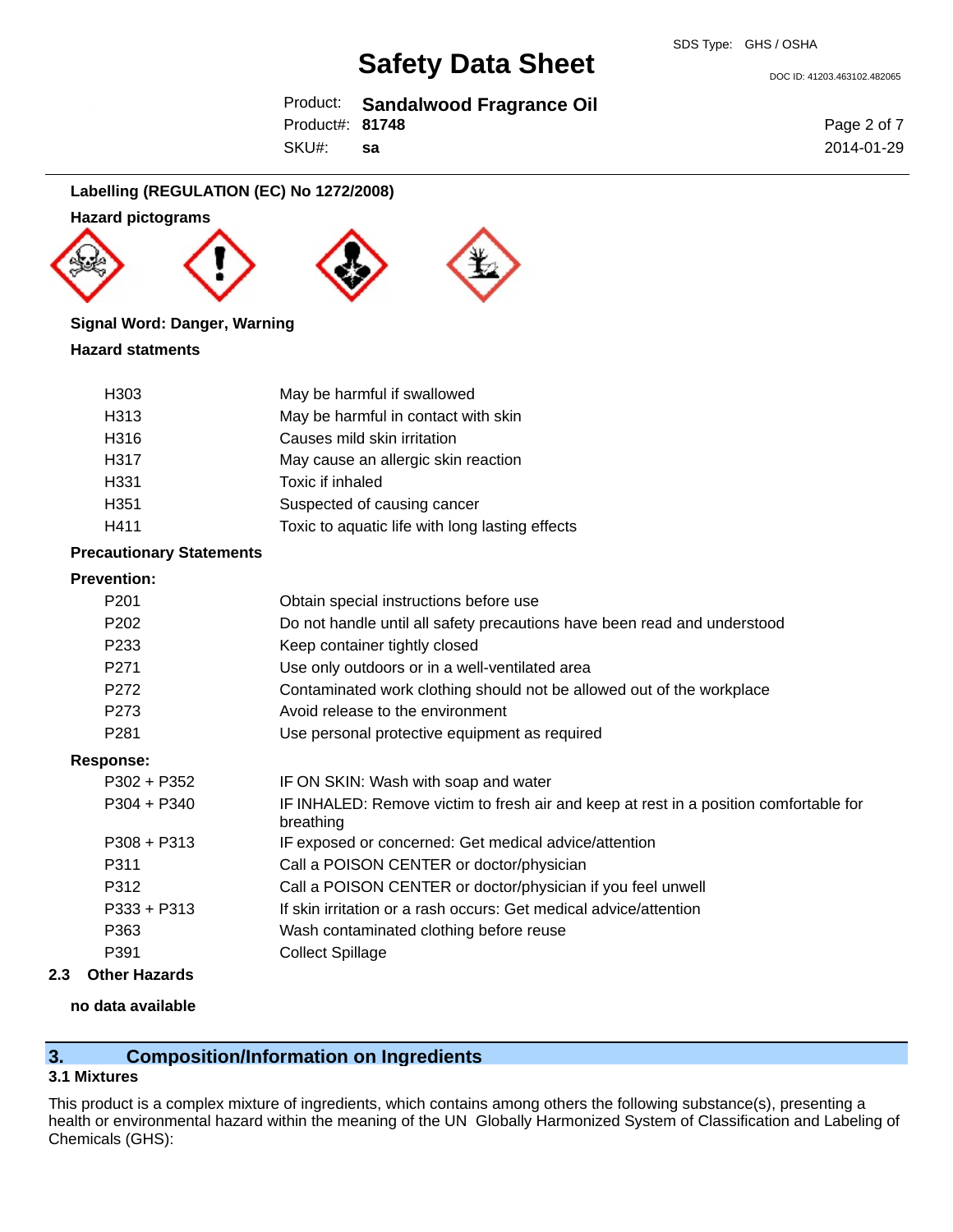DOC ID: 41203.463102.482065

|                 | Product: Sandalwood Fragrance Oil |
|-----------------|-----------------------------------|
| Product#: 81748 |                                   |
| SKU#: sa        |                                   |

Page 3 of 7 2014-01-29

| CAS#<br>Ingredient                                       | EC#                            | Conc.<br>Range                                 | <b>GHS Classification</b> | <b>OSHA Classification</b> |
|----------------------------------------------------------|--------------------------------|------------------------------------------------|---------------------------|----------------------------|
| 84-66-2                                                  | 201-550-6                      | $60 - 70 \%$                                   | H316                      |                            |
| Diethyl phthalate                                        |                                |                                                |                           |                            |
| 120-51-4                                                 | 204-402-9                      | $10 - 20%$                                     | H302; H313; H411          | 28, 3                      |
| <b>Benzyl Benzoate</b>                                   |                                |                                                |                           |                            |
| 8050-15-5                                                | 232-476-2                      | 10 - 20 %                                      | H412                      | 31                         |
|                                                          |                                | Methyl ester of rosin (partially hydrogenated) |                           |                            |
| 66068-84-6                                               | 266-100-3                      | $2 - 5%$                                       | H315; H411                | 11, 15                     |
|                                                          |                                | Isocamphenyl cyclohexanol (mixed isomers)      |                           |                            |
| 32210-23-4                                               | 250-954-9                      | $1 - 2%$                                       | H303; H316; H317; H411    | 11, 15                     |
|                                                          | 4-tert-Butylcyclohexyl acetate |                                                |                           |                            |
| $60 - 12 - 8$                                            | 200-456-2                      | $1 - 2 \%$                                     | H302; H313; H316; H319    | 11, 15, 3                  |
| phenethyl alcohol                                        |                                |                                                |                           |                            |
| $127 - 51 - 5$                                           | 204-846-3                      | $1 - 2%$                                       | H315; H317; H320; H411    | 11, 15, 19, 26, 28, 31     |
| a-Isomethyl ionone                                       |                                |                                                |                           |                            |
| 81-14-1                                                  | 201-328-9                      | $0.1 - 1.0 \%$                                 | H316; H351; H410          | 11, 15                     |
| Musk ketone                                              |                                |                                                |                           |                            |
| See Section 16 for full text of GHS classification codes |                                |                                                |                           |                            |

Total Hydrocarbon Content  $(% \mathcal{O}_{N})$  = 0.18

| $\overline{4}$ .<br><b>First Aid Measures</b>                                     |                                                                                                               |  |  |  |
|-----------------------------------------------------------------------------------|---------------------------------------------------------------------------------------------------------------|--|--|--|
| <b>Description of first aid measures</b><br>4.1                                   |                                                                                                               |  |  |  |
| Inhalation:                                                                       | Remove from exposure site to fresh air and keep at rest.<br>Obtain medical advice.                            |  |  |  |
| <b>Eye Exposure:</b>                                                              | Flush immediately with water for at least 15 minutes.<br>Contact physician if symptoms persist.               |  |  |  |
| <b>Skin Exposure:</b>                                                             | Remove contaminated clothes. Wash thoroughly with water (and soap).<br>Contact physician if symptoms persist. |  |  |  |
| Ingestion:                                                                        | Rinse mouth with water and obtain medical advice.                                                             |  |  |  |
| Most important symptoms and effects, both acute and delayed<br>4.2                |                                                                                                               |  |  |  |
| <b>Symptoms:</b>                                                                  | no data available                                                                                             |  |  |  |
| Risks:                                                                            | Refer to Section 2.2 "Hazard Statements"                                                                      |  |  |  |
| Indication of any immediate medical attention and special treatment needed<br>4.3 |                                                                                                               |  |  |  |
| Treatment:                                                                        | Refer to Section 2.2 "Response"                                                                               |  |  |  |
| 5.<br><b>Fire-Fighting measures</b>                                               |                                                                                                               |  |  |  |
| <b>Extinguishing media</b><br>5.1                                                 |                                                                                                               |  |  |  |
| Suitable:                                                                         | Carbon dioxide (CO2), Dry chemical, Foam                                                                      |  |  |  |
| Unsuitable                                                                        | Do not use a direct water jet on burning material                                                             |  |  |  |
| Special hazards arising from the substance or mixture<br>5.2                      |                                                                                                               |  |  |  |
| <b>During fire fighting:</b><br>5.3 Advice for firefighters                       | Water may be ineffective                                                                                      |  |  |  |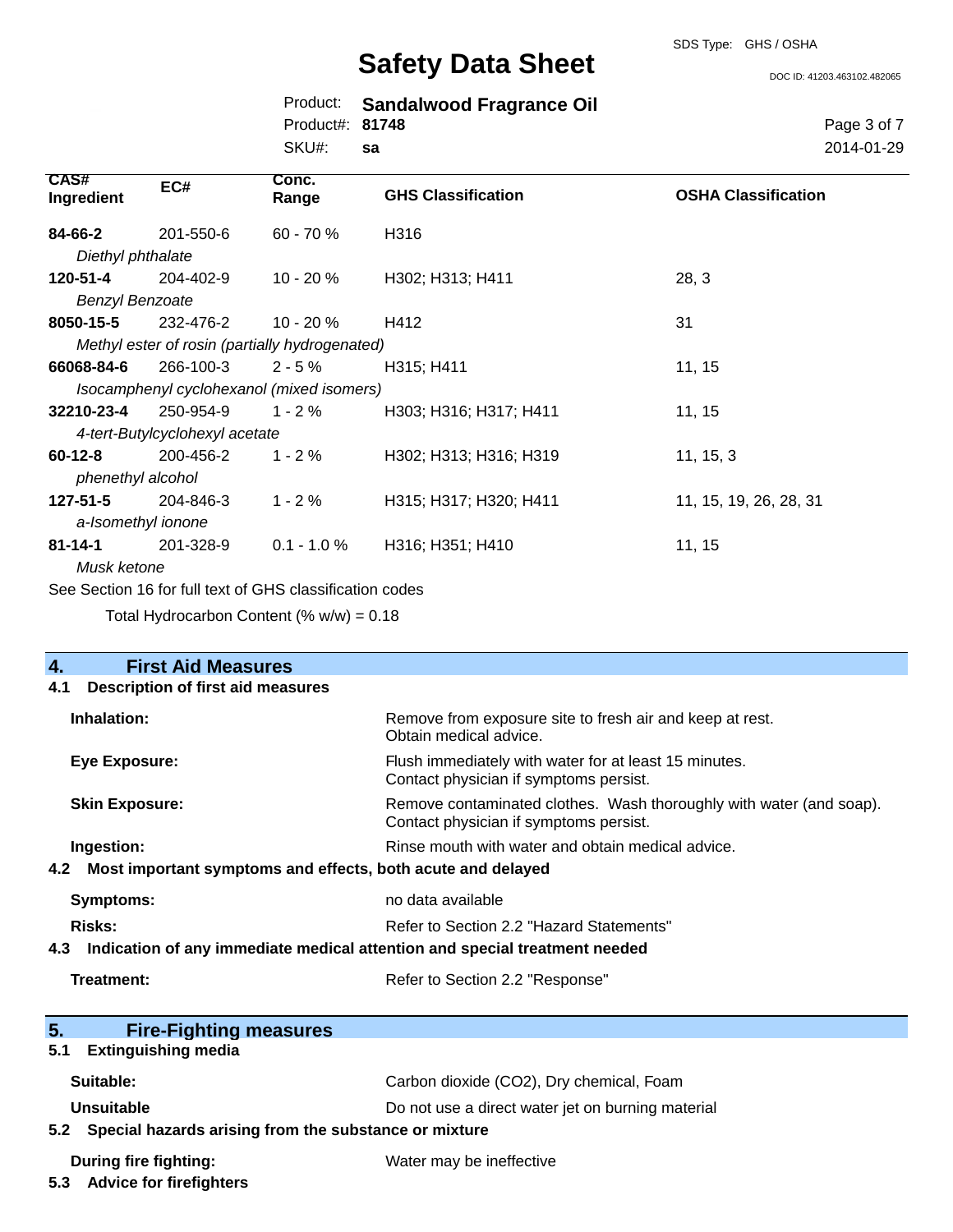DOC ID: 41203.463102.482065

|                 | Product: Sandalwood Fragrance Oil |
|-----------------|-----------------------------------|
| Product#: 81748 |                                   |

SKU#: **sa** Page 4 of 7 2014-01-29

**Further information:** Standard procedure for chemical fires

#### **6. Accidental Release Measures**

#### **6.1 Personal precautions, protective equipment and emergency procedures**

Avoid inhalation and contact with skin and eyes. A self-contained breathing apparatus is recommended in case of a major spill.

#### **6.2 Environmental precautions**

Keep away from drains, soil, and surface and groundwater.

#### **6.3 Methods and materials for containment and cleaning up**

Clean up spillage promptly. Remove ignition sources. Provide adequate ventilation. Avoid excessive inhalation of vapors. Gross spillages should be contained by use of sand or inert powder and disposed of according to the local regulations.

#### **6.4 Reference to other sections**

Not Applicable

#### **7. Handling and Storage**

#### **7.1 Precautions for safe handling**

Apply according to good manufacturing and industrial hygiene practices with proper ventilation. Do not drink, eat or smoke while handling. Respect good personal hygiene.

#### **7.2 Conditions for safe storage, including any incompatibilities**

Store in a cool, dry and ventilated area away from heat sources and protected from light in tightly closed original container. Avoid plastic and uncoated metal container. Keep air contact to a minimum.

#### **7.3 Specific end uses**

No information available

#### **8. Exposure Controls/Personal Protection**

#### **8.1 Control parameters**

| <b>Exposure Limits:</b>      |                   |                              |              |       |      |                                           |  |
|------------------------------|-------------------|------------------------------|--------------|-------|------|-------------------------------------------|--|
| <b>Component</b>             |                   |                              | <b>ACGIH</b> | ACGIH | OSHA | OSHA<br>TWA ppm STEL ppm TWA ppm STEL ppm |  |
| 84-66-2                      | Diethyl phthalate |                              | 5            |       |      |                                           |  |
| <b>Engineering Controls:</b> |                   | Use local exhaust as needed. |              |       |      |                                           |  |

#### **8.2 Exposure controls - Personal protective equipment**

| Eye protection:                | Tightly sealed goggles, face shield, or safety glasses with brow guards and side shields, etc.<br>as may be appropriate for the exposure |
|--------------------------------|------------------------------------------------------------------------------------------------------------------------------------------|
| <b>Respiratory protection:</b> | Avoid excessive inhalation of concentrated vapors. Apply local ventilation where appropriate.                                            |
| <b>Skin protection:</b>        | Avoid Skin contact. Use chemically resistant gloves as needed.                                                                           |

#### **9. Physical and Chemical Properties**

#### **9.1 Information on basic physical and chemical properties**

| Appearance: | Conforms to Standard |
|-------------|----------------------|
| Odor:       | Conforms to Standard |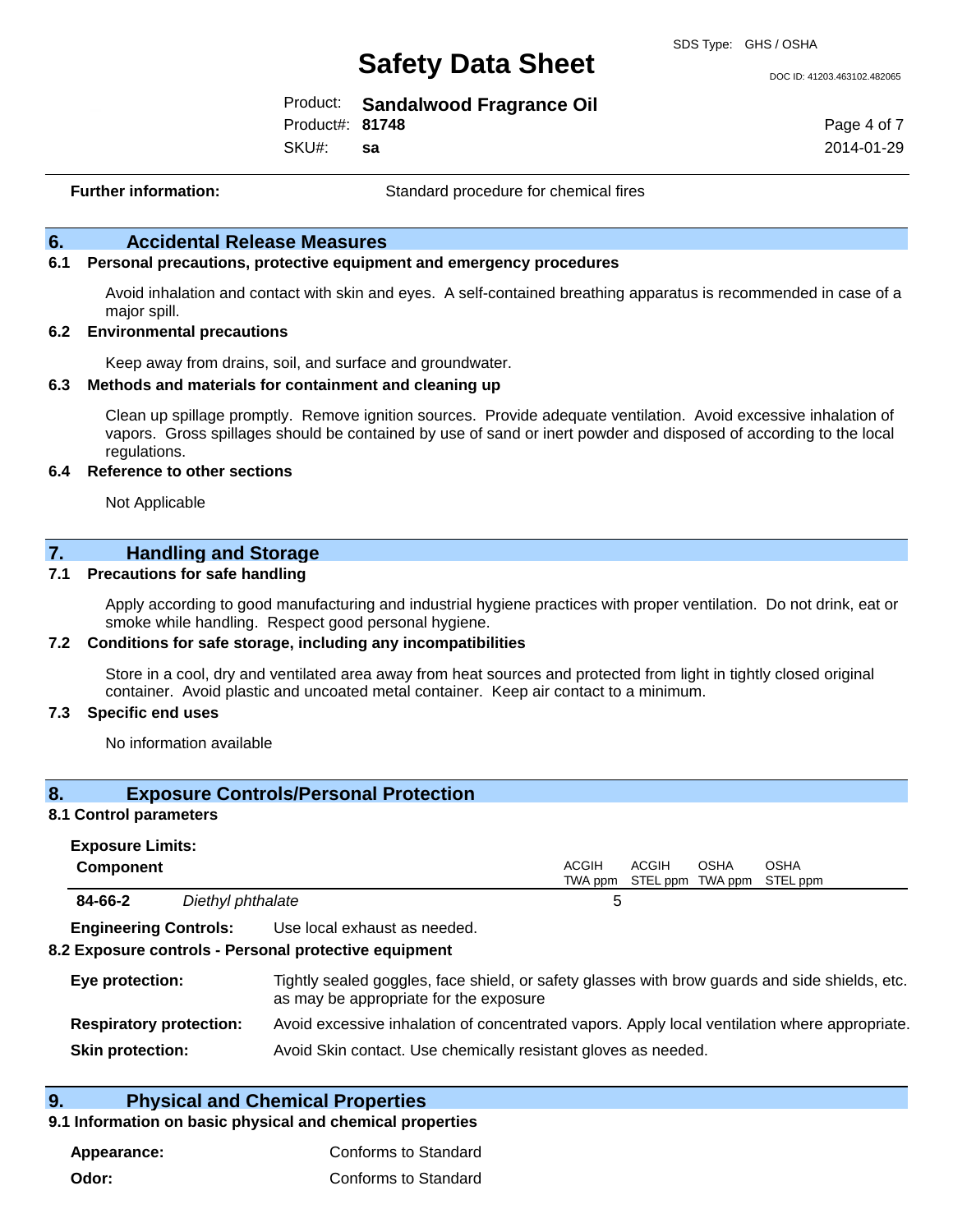|                 | Product: Sandalwood Fragrance Oil |
|-----------------|-----------------------------------|
| Product#: 81748 |                                   |
| SKU#:           | -sa                               |

DOC ID: 41203.463102.482065

Page 5 of 7 2014-01-29

| Color:                       | Pale Yellow to Amber Yellow |
|------------------------------|-----------------------------|
| <b>Viscosity:</b>            | Liquid                      |
| <b>Freezing Point:</b>       | Not determined              |
| <b>Boiling Point:</b>        | Not determined              |
| <b>Melting Point:</b>        | Not determined              |
| <b>Flashpoint:</b>           | >200 F (93.33 C)            |
| <b>Auto flammability:</b>    | Not determined              |
| <b>Explosive Properties:</b> | None Expected               |
| <b>Oxidizing properties:</b> | None Expected               |
| Vapor Pressure (mmHg@20 C):  | 0.0036                      |
| %VOC:                        | 0.6311                      |
| Specific Gravity @ 25 C:     | 1.0775                      |
| Density @ 25 C:              | 1.0745                      |
| Refractive Index @ 25 C:     | 1.5065                      |
| Soluble in:                  | Oil                         |

## **10. Stability and Reactivity**

| 10.1 Reactivity                         | None                                               |
|-----------------------------------------|----------------------------------------------------|
| <b>10.2 Chemical stability</b>          | Stable                                             |
| 10.3 Possibility of hazardous reactions | None known                                         |
| 10.4 Conditions to avoid                | None known                                         |
| 10.5 Incompatible materials             | Strong oxidizing agents, strong acids, and alkalis |
| 10.6 Hazardous decomposition products   | None known                                         |

#### **11. Toxicological Information**

| <b>11.1 Toxicological Effects</b>                  |                                                          |
|----------------------------------------------------|----------------------------------------------------------|
| <b>Acute toxicity - Oral</b>                       | (LD50: 4,889.84) May be harmful if swallowed             |
| <b>Acute toxicity - Dermal</b>                     | (LD50: 4,430.98) May be harmful in contact with skin     |
| <b>Acute toxicity - Inhalation</b>                 | (LC50: 6.82) Toxic if inhaled                            |
| <b>Skin corrosion / irritation</b>                 | Causes mild skin irritation                              |
| Serious eye damage / irritation                    | Not classified - the classification criteria are not met |
| <b>Respiratory sensitization</b>                   | Not classified - the classification criteria are not met |
| <b>Skin sensitization</b>                          | May cause an allergic skin reaction                      |
| <b>Germ cell mutagenicity</b>                      | Not classified - the classification criteria are not met |
| Carcinogenicity                                    | Suspected of causing cancer                              |
| <b>Reproductive toxicity</b>                       | Not classified - the classification criteria are not met |
| Specific target organ toxicity - single exposure   | Not classified - the classification criteria are not met |
| Specific target organ toxicity - repeated exposure | Not classified - the classification criteria are not met |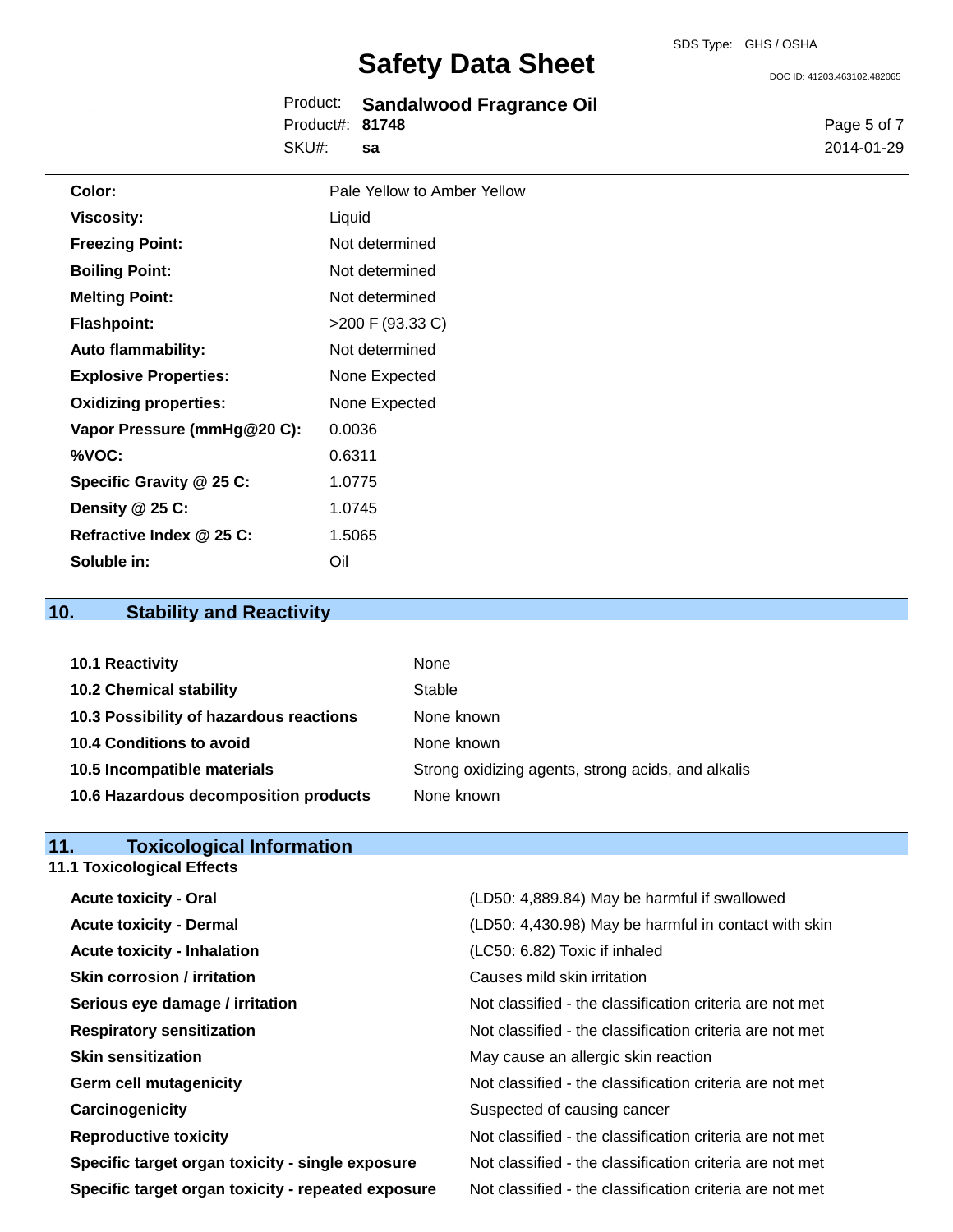DOC ID: 41203.463102.482065

|                 | Product: Sandalwood Fragrance Oil |
|-----------------|-----------------------------------|
| Product#: 81748 |                                   |

SKU#: **sa** Page 6 of 7 2014-01-29

**Aspiration hazard Not classified - the classification criteria are not met** Not classified - the classification criteria are not met

### **12. Ecological Information**

| 12.1 Toxicity |  |  |
|---------------|--|--|
|---------------|--|--|

| <b>Acute acquatic toxicity</b>     |                                                 |  |  |
|------------------------------------|-------------------------------------------------|--|--|
| <b>Chronic acquatic toxicity</b>   | Toxic to aquatic life with long lasting effects |  |  |
| <b>Toxicity Data on soil</b>       | no data available                               |  |  |
| <b>Toxicity on other organisms</b> | no data available                               |  |  |
|                                    |                                                 |  |  |
| 12.2 Persistence and degradability | no data available                               |  |  |
| 12.3 Bioaccumulative potential     | no data available                               |  |  |
| 12.4 Mobility in soil              | no data available                               |  |  |
| 12.5 Other adverse effects         | no data available                               |  |  |

#### **13. Disposal Conditions**

#### **13.1 Waste treatment methods**

Do not allow product to reach sewage systems. Dispose of in accordance with all local and national regulations. Send to a licensed waste management company.The product should not be allowed to enter drains, water courses or the soil. Do not contaminate ponds, waterways or ditches with chemical or used container.

#### **14. Transport Information**

| <b>Regulator</b>                                                        |            | <b>Class</b> | <b>Pack Group</b>                   | <b>Sub Risk</b> | UN-nr.        |
|-------------------------------------------------------------------------|------------|--------------|-------------------------------------|-----------------|---------------|
| U.S. DOT (Non-Bulk)                                                     |            |              | Not Regulated - Not Dangerous Goods |                 |               |
| <b>Chemicals NOI</b>                                                    |            |              |                                     |                 |               |
| <b>ADR/RID (International Road/Rail)</b>                                |            |              |                                     |                 |               |
| <b>Environmentally Hazardous</b><br>Liquid, n.o.s.                      | Substance. | 9            | Ш                                   |                 | <b>UN3082</b> |
| <b>IATA (Air Cargo)</b>                                                 |            |              |                                     |                 |               |
| <b>Environmentally Hazardous</b><br>Liquid, n.o.s.<br><b>IMDG (Sea)</b> | Substance. | 9            | Ш                                   |                 | UN3082        |
| <b>Environmentally Hazardous</b><br>Liquid, n.o.s.                      | Substance. | 9            | Ш                                   |                 | UN3082        |

#### **15. Regulatory Information**

#### **U.S. Federal Regulations:**

**TSCA (Toxic Substance Control Act):** All components of the substance/mixture are listed or exempt

84-66-2 201-550-6 60 - 70 % Diethyl phthalate

**U.S. State Regulations:**

**40 CFR(EPCRA, SARA, CERCLA and CAA)** This product contains the following components: